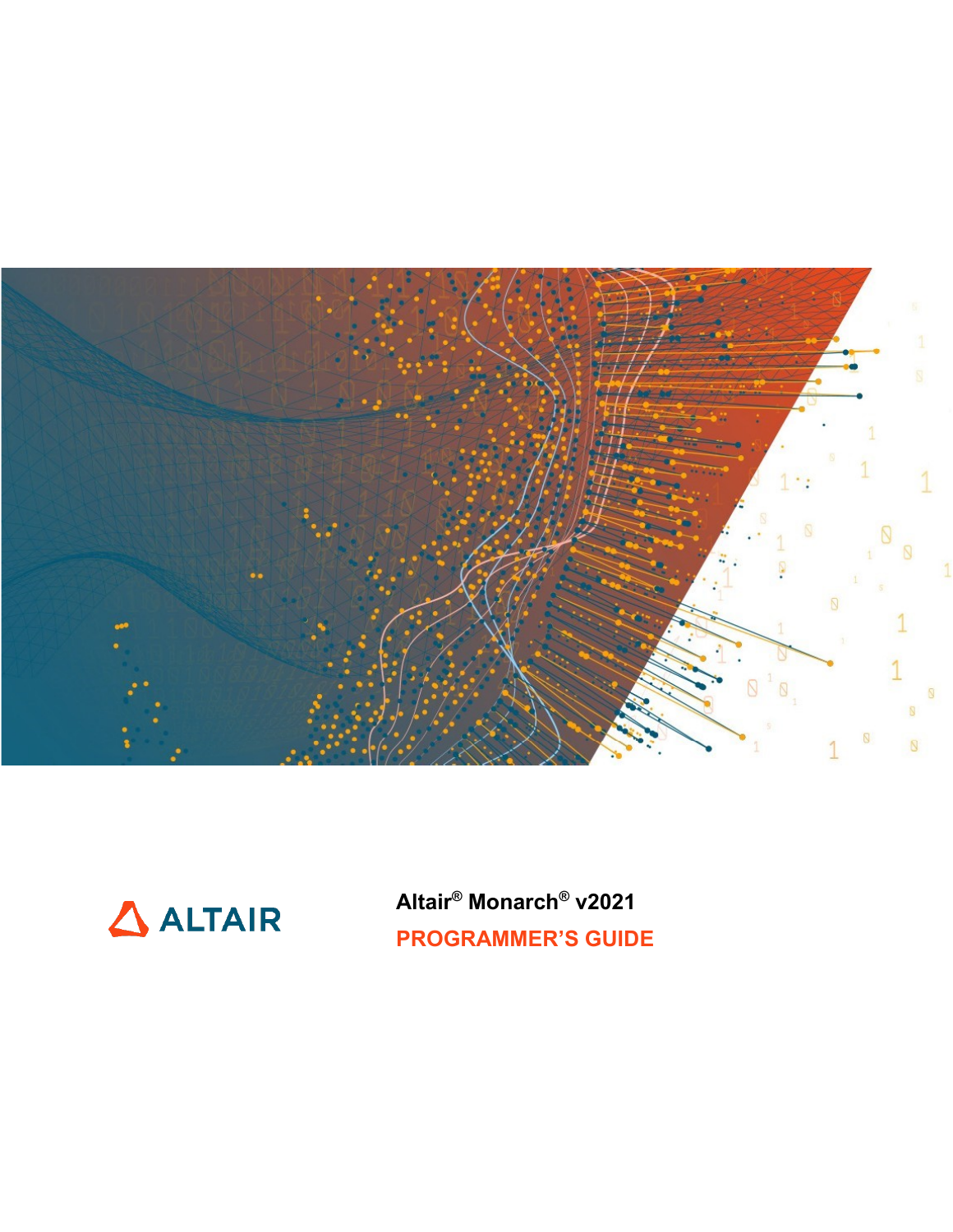#### **TABLE OF CONTENTS**

|  | JETEXPORTSUMMARY(STRING EXPORTFILE, STRING TABLENAME, INTEGER APPENDFLAG)                |  |
|--|------------------------------------------------------------------------------------------|--|
|  | JETEXPORTTABLE(STRING EXPORTFILE, STRING TABLENAME, INTEGER APPENDFLAG) 6                |  |
|  | OPENDATABASE(STRING CONNECTSTRING, STRING PASSWORD, STRING TABLE VIEW, STRING<br>MODEL). |  |
|  |                                                                                          |  |
|  |                                                                                          |  |
|  | SETDATASOURCEPASSWORD(STRING LOOKUPNAME, STRING PASS WORD)7                              |  |
|  |                                                                                          |  |
|  |                                                                                          |  |
|  |                                                                                          |  |
|  |                                                                                          |  |
|  | SETPASSWORDPROTECTEDREPORTFILE(STRING REPORTNAME, STRING PASSWORD, BOOL                  |  |
|  |                                                                                          |  |
|  |                                                                                          |  |
|  | SETRUNTIMEPARAMETER(STRING FIELDNAME, STRING FIELDVALUE) 8                               |  |

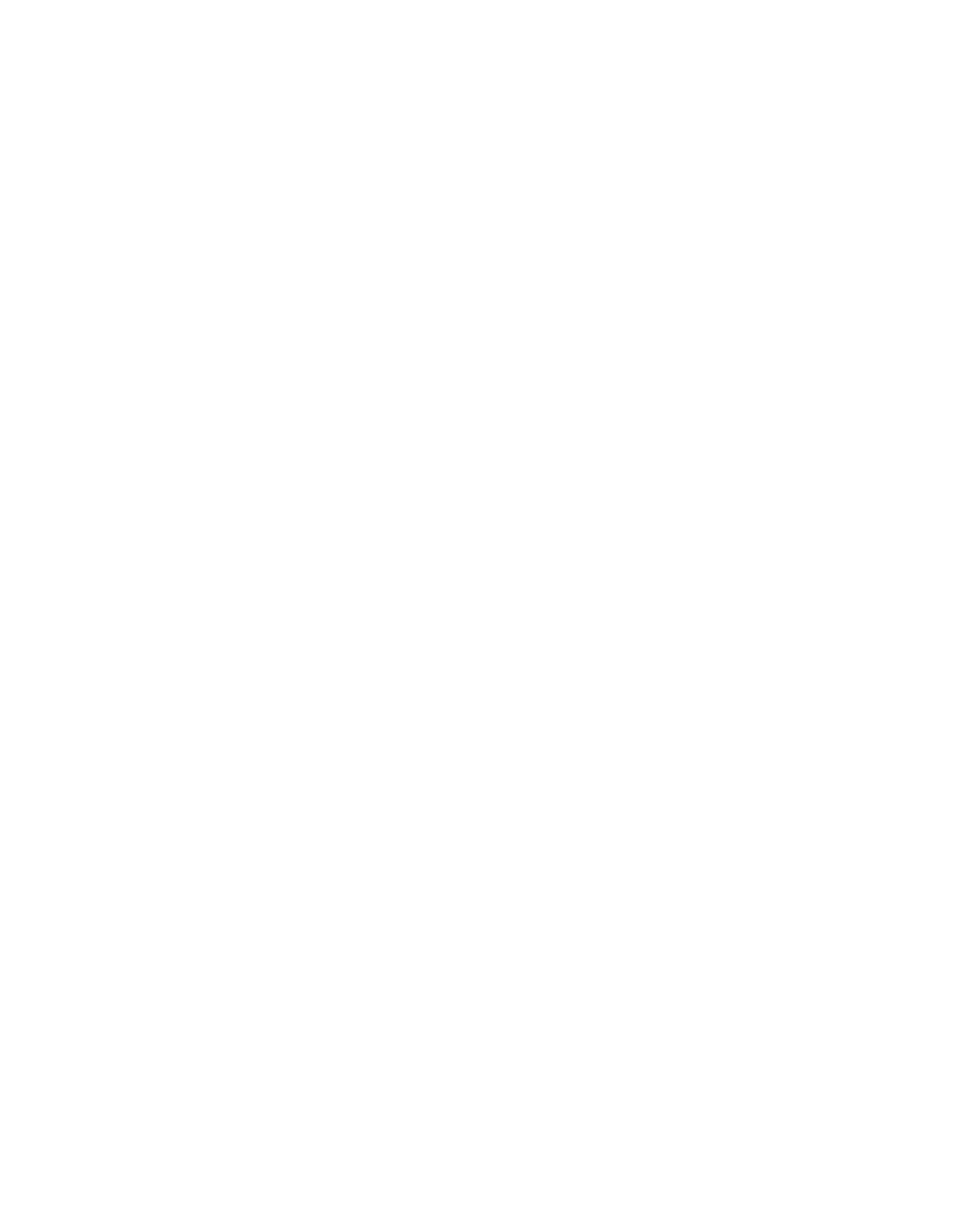# <span id="page-4-0"></span>**[1] INTRODUCTION**

A number of Monarch customers have asked for a way to integrate Monarch functionality into their own Windows applications. In response to their requests, we created a set of Monarch properties and methods that can be called via COM from languages like C/C++ or Visual Basic. These properties and methods provide programmers with all of the commands necessary to incorporate Monarch's data extraction and export functionality into an application.

Starting with Monarch v12, the automation functionality is contained within a different executable from the interactive application. This removes the very considerable overhead of the Microsoft WPF interface having to load and ensures much faster startup and operation, as well as a lower memory requirement.

For compatibility with existing batch scripts, this executable is called "Monarch.exe", whereas the interactive application is called "DWMonarch.exe".

## <span id="page-4-1"></span>**WHAT IS COM?**

COM is an industry standard that applications can use to expose objects to other programs. With COM, applications can allow their objects to be manipulated remotely, via program control. The application that is providing the object creates and manages it. The controlling application manipulates the object by setting properties and performing methods (i.e. actions) through program method calls.

#### <span id="page-4-2"></span>**Advantages of Using COM**

Even without COM, any Windows application can be run [launched] from another application by employing the WinExec function. However, a program launched in this manner will run independently of the application which launched it. You cannot be certain that the launched application will finish executing before the next statement in your main application is processed. Furthermore, there is no link between the programs. If your main program terminates, the program that it launched may continue to run. There is no way to say, "If the main program shuts down, turn off any other programs it launched".

By using COM, these problems can be eliminated. Monarch is established as a COM server and the main program becomes the client, using method calls to communicate with the server. Execution of a statement in the calling program will not occur until the previous method has been completed. When the calling program terminates, the server is shut down, closing down the Monarch application.

Another advantage of using COM becomes evident when you have an application that requires automation of multiple passes through Monarch. Using the WinExec (or the Monarch command line) method, the entire Monarch application, report file, and model must be loaded for each pass. With COM, the Monarch COM server is loaded only once. You can apply a new sort or filter, load a new model, or load a new report through method calls, resulting in significantly faster execution.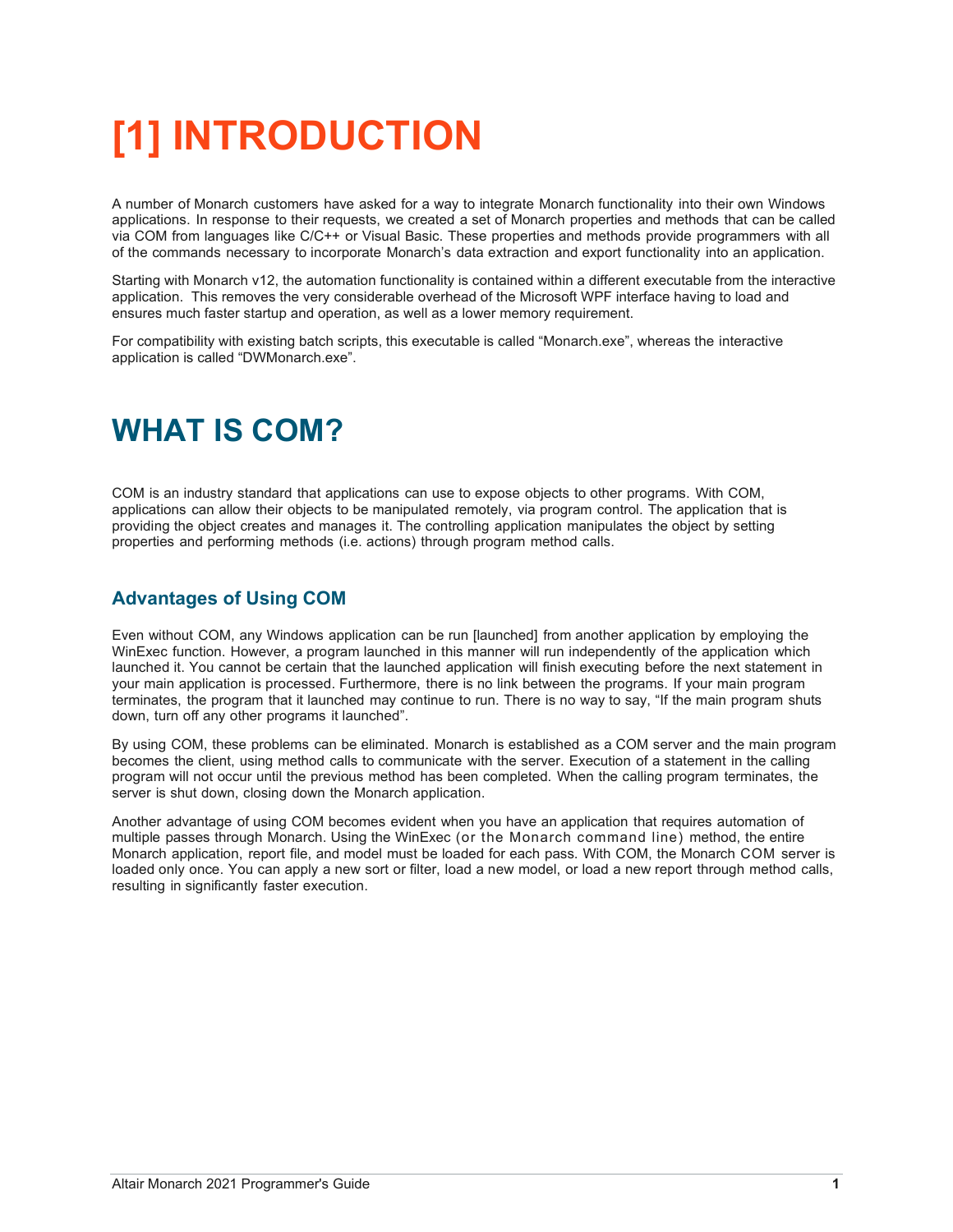## <span id="page-5-0"></span>**[2] MONARCH PROPERTIES AND METHODS**

This chapter describes each of the Monarch methods and properties. It is important to note that only a subset of the functionality of Monarch can be accessed via COM. Monarch's methods and properties provide commands necessary to launch and control a Monarch export session from another application. This subset provides the ability to perform the following tasks.

To begin, launch Monarch as a COM Server process.

This capability allows the automation of Monarch's data extraction and export capabilities. The following tasks apply to the use of Monarch in this role:

- ❑ Open a report or a series of reports. Monarch can extract data from any number of reports at-a-time. For information about extracting data from a series of reports, see the section entitled Opening Multiple Instances of a Report in the Monarch Help file
- ❑ Open a model file.
- ❑ Query the model file to determine what filter, sort, and summary definitions are available.
- ❑ Select a filter definition from the model file to apply to the extracted data set.
- ❑ Select a sort definition from the model file to apply to the extracted data set.
- ❑ Select a summary definition from the model file to generate a summary report from the extracted data set.
- ❑ Export the extracted data set or the summary to any of Monarch's supported file formats (see the Monarch Help file for a complete description of each supported export format).

## <span id="page-5-1"></span>**PROPERTIES**

#### <span id="page-5-2"></span>**CURRENTFILTER (String)**

**CurrentFilter** is a variable that is used to set or query the name of the currently active filter definition. CurrentFilter accepts a string of up to 31 characters representing the name of the currently active filter definition.

When a model file is opened (via the SetModelFile method), CurrentFilter is set to the name of the active filter definition established in the model. When a model is opened as part of a project file (via the SetProjectFile method), CurrentFilter is set to the name of the active filter definition referenced in the project file. If no filter definition is referenced in the project file, the active filter definition from the model file is used. If no active filter definition is established in the project or the model, the default value of CurrentFilter is blank (an empty string).

This variable may also be used to establish an active filter definition or change the currently active filter definition. To do this, simply assign it the name of one of the filter definitions stored in the model. If the new name assigned does not match any of the values stored in the model, the value of CurrentFilter remains unchanged.

#### <span id="page-5-3"></span>**CURRENTMODEL (String)**

**CurrentModel** is a variable that is used to set or query the name of a currently active model. CurrentModel accepts a string of up to 256 characters representing the name of the currently active model.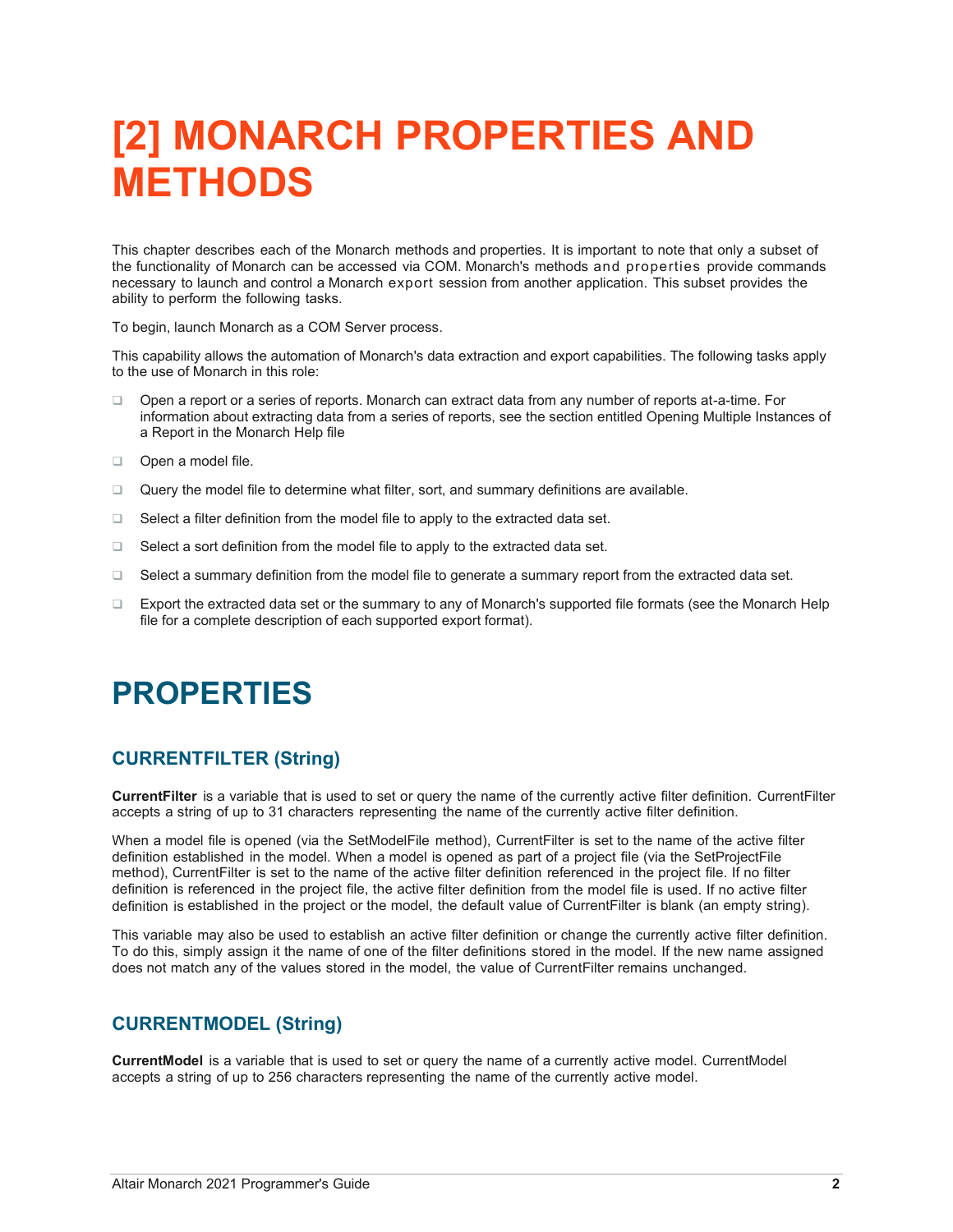#### <span id="page-6-0"></span>**CURRENTSORT (String)**

**CurrentSort** is a variable that is used to set or query the name of the currently active sort definition. CurrentSort accepts a string of up to 31 characters representing the name of the currently active sort definition. When a model file is opened (via the SetModelFile method), CurrentSort is set to the name of the active sort definition established in the model. When a model is opened as part of a project file (via the SetProjectFile method), CurrentSort is set to the name of the active sort definition referenced in the project file. If no sort definition is referenced in the project file, the active sort definition from the model file is used. If no active sort definition is established in the project or the model, the default value of CurrentSort is blank (an empty string).

This variable may also be used to establish an active sort definition or change the currently active sort definition. To do this, simply assign it the name of one of the sort definitions stored in the model. If the new name assigned does not match any of the values stored in the model, the value of CurrentSort remains unchanged.

#### <span id="page-6-1"></span>**CURRENTSUMMARY (String)**

**CurrentSummary** is a variable that is used to set or query the name of the currently active summary definition. CurrentSummary accepts a string of up to 31 characters representing the name of the currently active summary definition.

When a model file is opened (via the SetModelFile method), CurrentSummary is set to the name of the active summary definition established in the model. When a model is opened as part of a project file (via the SetProjectFile method), CurrentSummary is set to the name of the active summary definition referenced in the project file. If no summary definition is referenced in the project file, the active summary definition from the model file is used. If no active summary definition is established in the project or the model, the default value of CurrentSummary is blank (an empty string).

This variable may also be used to establish an active summary definition or change the currently active summary definition. To do this, simply assign it the name of one of the summary definitions stored in the model. If the new name assigned does not match any of the values stored in the model, the value of CurrentSummary remains unchanged.

#### <span id="page-6-2"></span>**EXPORTS (String Array)**

**Exports** is a string collection containing all project exports in the currently open project file. If the project contains no export definitions or if no project file is currently open, the collection is empty.

#### <span id="page-6-3"></span>**FILTERS (String Array)**

**Filters** is a string collection containing all filters available in the currently open model file. If the model contains no filter definitions or if no model file is currently open, the collection is empty.

<span id="page-6-4"></span>This collection was introduced in Monarch v12.

#### **FILTERCOUNT (Integer)**

**FilterCount** returns the total number of filter definitions available in the currently open model file. If the model contains no filter definitions or if no model file is currently open, the method returns 0.

#### <span id="page-6-5"></span>**MESSAGES (STRING ARRAY)**

**Messages** is a string collection containing the most recent error or informational message.

This collection was introduced in Monarch v12.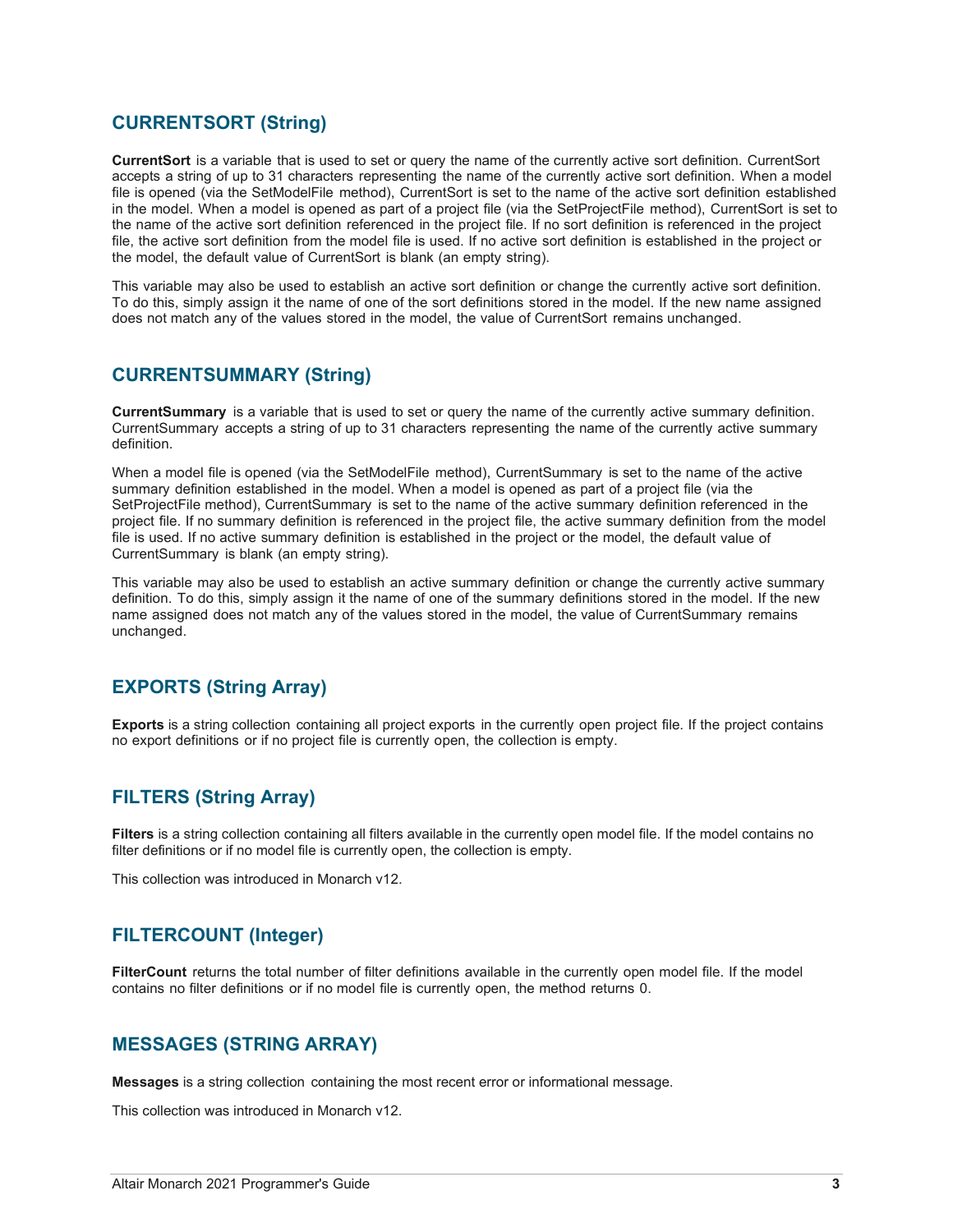#### <span id="page-7-0"></span>**SORTCOUNT (Integer)**

**SortCount** returns the total number of sort definitions available in the currently open model file. If the model contains no sort definitions or if no model file is currently open, the method returns 0.

#### <span id="page-7-1"></span>**SORTS (String Array)**

**Sorts** is a collection containing all sorts available in the currently open model file. If the model contains no sort definitions or if no model file is currently open, the collection is empty.

This collection was introduced in Monarch v12.

#### <span id="page-7-2"></span>**SUMMARIES (String Array)**

**Summaries is a string collection containing all summaries available in** the currently open model file. If the model contains no summary definitions or if no model file is currently open, the collection is empty.

This collection was introduced in Monarch v12.

#### <span id="page-7-3"></span>**SUMMARYCOUNT (Integer)**

**SummaryCount** returns the total number of summary definitions available in the currently open model file. If the model contains no summary definitions or if no model file is currently open, the method returns 0.

### <span id="page-7-4"></span>**METHODS**

#### <span id="page-7-5"></span>**CLOSEALLDOCUMENTS**

**CloseAllDocuments** closes all open report files and the model file. It also closes the project file used.

#### <span id="page-7-6"></span>**EXIT**

**Exit** closes all open report files and the associated model file. It also closes the project file used, as well as the log file, and terminates the Monarch session (removing the Monarch COM server from memory).

#### <span id="page-7-7"></span>**EXPORTSUMMARY(STRING** *EXPORTFILE***)**

**ExportSummary** causes the data to be exported from the Summary view and written to the file *export file*. If the full file name (including drive and path) is not supplied, the default Export Files location stored in the Monarch defaults will be used

The export file type is determined by the file extension specified for *export file* (for a list of supported export file formats and their corresponding file extensions, see the Monarch Help file). If the file extension is not provided, the default Export File extension in the Windows Registry will be used.

Return Value: Boolean TRUE if the export completed successfully, otherwise returns FALSE.

If the file cannot be written, an error message will be written out to the log file (in the folder specified via the Monarch logging settings). The log file will be named according to the following convention: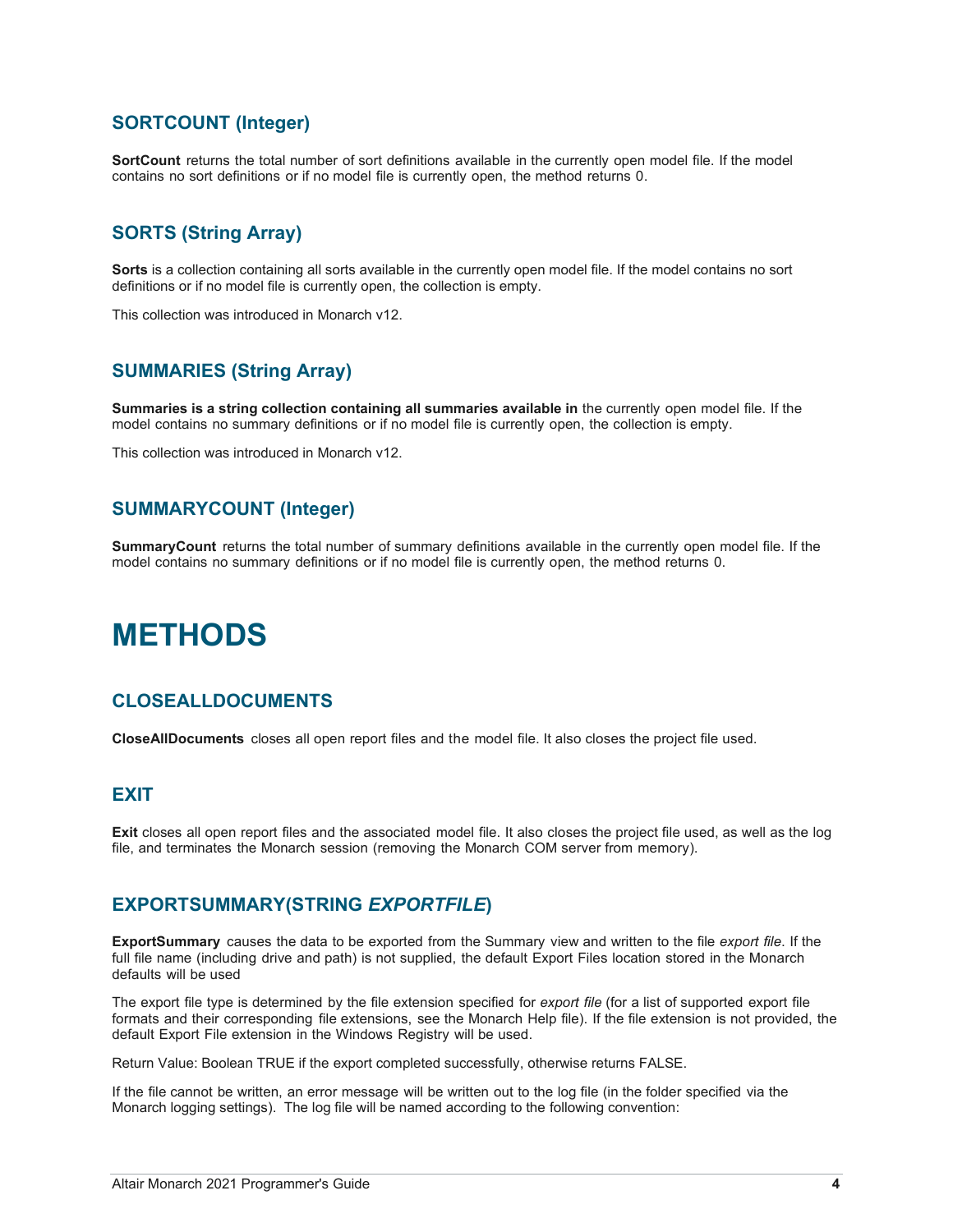Monarch-YYYY-MM-DD-HH-MM-SS-FS

(Where FS is fractional seconds ranging from 0-99)

#### <span id="page-8-0"></span>**EXPORTTABLE(STRING** *EXPORTFILE***)**

**ExportTable** causes the data to be exported from the Table view and written to the file *export file*. If the full file name (including drive and path) is not supplied, the default Export Files location stored in the Monarch defaults will be used. If the file extension is not provided, the default Export File extension in the Windows Registry will be used. Only those records matching the **CurrentFilter** will be exported to the file. Records are exported in the order specified by **CurrentSort**.

The export file type is determined by the file extension specified for *export file* (for a list of supported export file formats and their corresponding file extensions, see the Monarch Help file).

Return Value: Boolean TRUE if the export completed successfully, otherwise returns FALSE.

If the file cannot be written, an error message will be written out to the log file (in the folder specified via the Monarch logging settings). The log file will be named according to the following convention:

Monarch-YYYY-MM-DD-HH-MM-SS-FS

<span id="page-8-1"></span>(Where FS is fractional seconds ranging from 0-99)

#### **GETFILTERNAMEAT(INTEGER** *INDEX***)**

**GetFilterNameAt** returns the name of the *n*th filter from within the currently open model. The parameter *n* must be a value between 0 and FilterCount-1 (FilterCount is the value returned by the **FilterCount** method). If the value of *n* is not within the legal range, or if no model is open or if there are no filter definitions established for the currently open model, the method returns an empty string. Otherwise, the method will return a text string (up to 31 characters) representing the name of the specified filter.

#### <span id="page-8-2"></span>**GETSORTNAMEAT(INTEGER** *INDEX***)**

**GetSortNameAt** returns the name of the *n*th sort definition in the currently open model. The parameter n must be a value between 0 and SortCount-1 (SortCount is the value returned by the **SortCount** method). If the value of *n* is not within the legal range, or if no model is open or if there are no sort definitions established for the currently open model, the method returns an empty string. Otherwise, the method returns a text string (up to 31 characters) representing the name of the specified sort definition.

#### <span id="page-8-3"></span>**GETSUMMARYNAMEAT(INTEGER** *INDEX***)**

**GetSummaryNameAt** returns the name of the *n*th summary definition in the currently open model. The parameter *n* should be a value between 0 and SummaryCount-1 (SummaryCount is the value returned by the **SummaryCount** method). If the value of *n* is not within the legal range, or if no model is open or if there are no summary definitions established for the currently open model, the method returns an empty string. Otherwise, the method returns a text string (up to 31 characters) representing the name of the specified summary definition.

#### <span id="page-8-4"></span>**ISACTIVE**

**IsActive** queries the COM server to determine whether the Monarch COM server is active. If the Monarch server is active, this method returns a positive integer. If the server is not active, an error condition occurs, which must be trapped. Refer to the programming example in Chapter 2 for sample code illustrating the use of this method.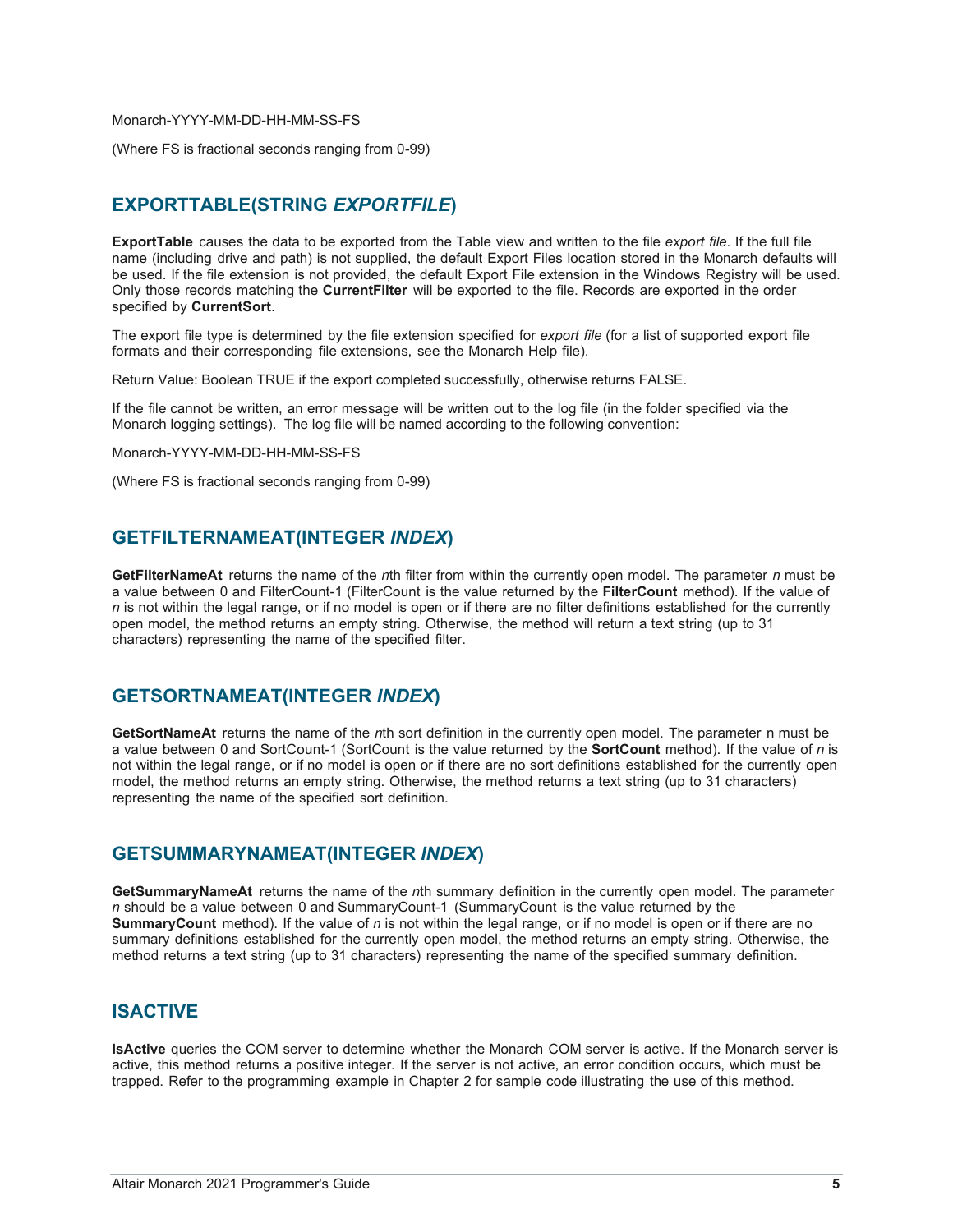#### <span id="page-9-0"></span>**JETEXPORTSUMMARY(STRING EXPORTFILE, STRING TABLENAME, INTEGER APPENDFLAG)**

**JetExportSummary** causes the data to be exported from the Summary view and written to the file *ExportFile*, to the table specified by *TableName.* Valid *AppendFlag* values are 0 for overwrite, 1 for new table or sheet and 2 for append to existing table or sheet. For some formats, it is not possible to specify a table or sheet name and the *TableName* will be ignored. Additionally for these cases, multi table or sheet options are not allowed.

The export file version is defined by the settings in the Monarch Options under Folders & File Types and will apply to the extension specified as part of *ExportFile*.

Return Value: Boolean TRUE if the export completed successfully, otherwise returns FALSE.

If the file cannot be written, an error message will be written out to the log file (in the folder specified via the Monarch logging settings). The log file will be named according to the following convention:

Monarch-YYYY-MM-DD-HH-MM-SS-FS

(Where FS is fractional seconds ranging from 0-99)

#### <span id="page-9-1"></span>**JETEXPORTTABLE(STRING** *EXPORTFILE,***STRING** *TABLENAME***, INTEGER**  *APPENDFLAG***)**

**JetExportTable** causes the data to be exported from the Table window and written to the file *ExportFile*, to the table specified by *TableName.* Valid *AppendFlag* values are 0 for overwrite, 1 for new table or sheet and 2 for append to existing table or sheet. For some formats, it is not possible to specify a table or sheet name and the *TableName* will be ignored. Additionally for these cases, multi table or sheet options are not allowed.

The export file version is defined by the settings in the Monarch *Options* dialog under Export Options and will apply to the extension specified as part of *ExportFile*.

Return Value: Boolean TRUE if the export completed successfully, otherwise returns FALSE.

If the file cannot be written, an error message will be written out to the log file (in the folder specified via the Monarch logging settings). The log file will be named according to the following convention:

Monarch-YYYY-MM-DD-HH-MM-SS-FS

(Where FS is fractional seconds ranging from 0-99)

#### <span id="page-9-2"></span>**OPENDATABASE(STRING CONNECTSTRING,STRING PASSWORD, STRING TABLE|VIEW,STRING MODEL)**

**OpenDatabase** method opens an ISAM database file or an ODBC data source. This method is used in place of the **SetReportFile** method, which is used to open one or more report files. An automated Monarch session cannot open both the **OpenDatabase** and **SetReportFile** methods, as the Monarch Table window may be populated from only a single source, either a database or a series of reports.

*ConnectString* is either a string representing the entire ODBC connection string or a string containing the path to the data source on the network or the local drive. *Password* is a string that can be up to 32 characters long which is used to open a password protected data source.

*Table|view* is the name of the table or view from which to import data. This parameter is not used when opening an ISAM file that does not support multiple tables. *Model* is the path and file name of the model file to use for the session.

A model is required for this method. The model contains parameters needed to complete the database import. If the model also contains join parameters specifying a join to a password protected ODBC source, a **SetJoinPassword** and **SetDatabaSource** method could be issued after opening the model file.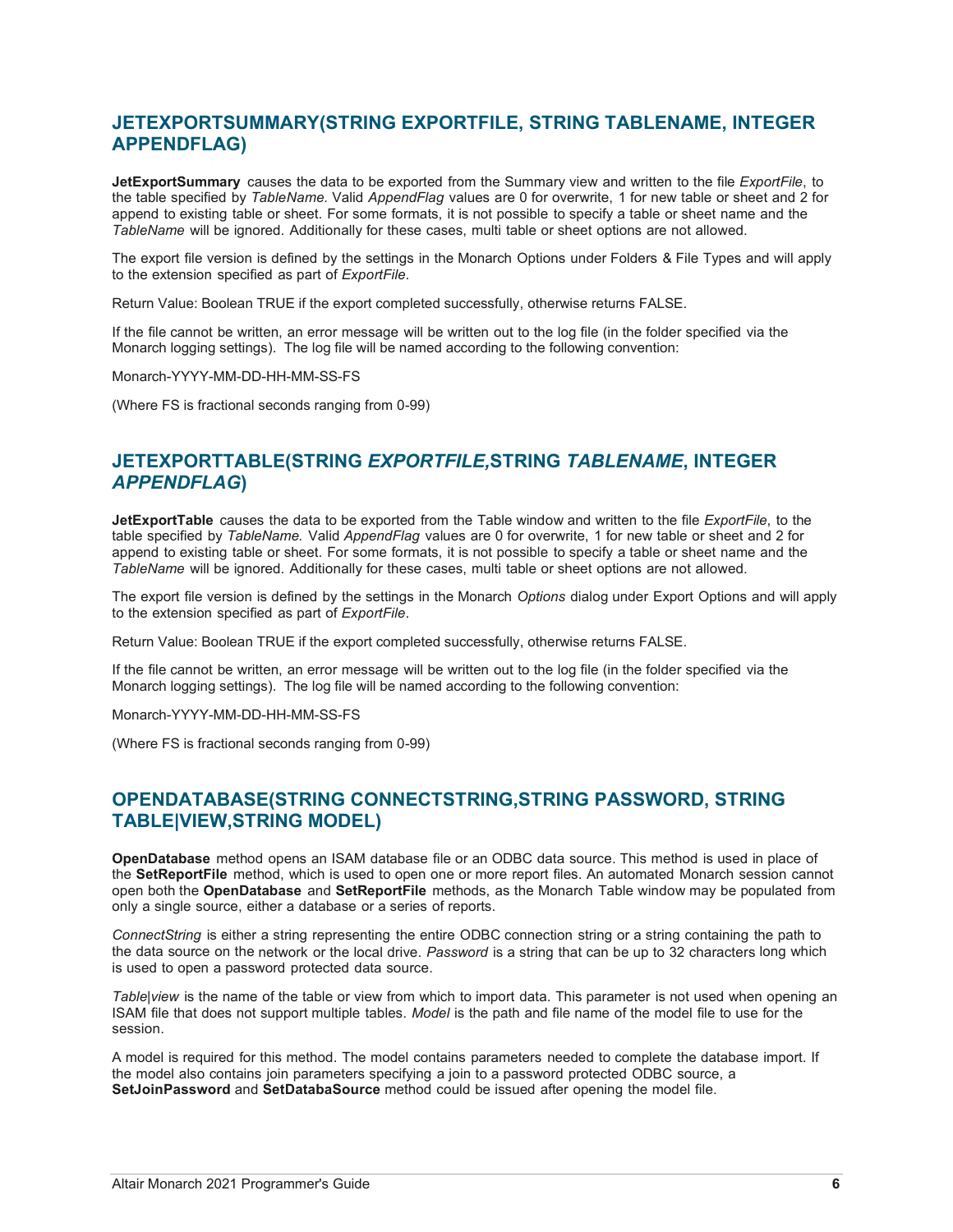#### <span id="page-10-0"></span>**RUNALLEXPORTS()**

**RunAllExports** executes all Project Exports in the currently loaded Project.

Note that a call to SetProjectFile must have been made previously and a Project Export of the specified name must exist.

Return Value: Boolean TRUE if the export was performed successfully, otherwise returns FALSE.

#### <span id="page-10-1"></span>**RUNEXPORT(STRING** *EXPORTNAME***)**

**RunExport** executes a Project Export of the name specified in ExportName in the currently loaded Project.

Note that a call to SetProjectFile must have been made previously and a Project Export of the specified name must exist.

Return Value: Boolean TRUE if the export was performed successfully, otherwise returns FALSE.

#### <span id="page-10-2"></span>**SETDATASOURCEPASSWORD(STRING** *LOOKUPNAME,***STRING** *PASS WORD***)**

**SetDataSourcePassword** sets the password for an external lookup specified by LookupName. More than one call to **SetDataSourcePassword** can be made to specify password for each lookup associated with a model. This method must be called before calling **SetModelFile.**

Unlike the single password set with **SetJoinPassword**, passwords set with **SetDataSourcePassword** apply only to the very next model load, after which they are discarded. A password set with **SetDataSourcePassword** takes precedence over one set with **SetJoinPassword**. A password set with **SetDataSourcePassword** always gets applied, even if it's empty.

#### <span id="page-10-3"></span>**SETINPUTCHARACTERSET(STRING** *CHARACTERSET***)**

**SetInputCharacterSet** establishes the character set for interpreting report data that is loaded via the **SetReportFile** method.

*CharacterSet* is a string value of one of the following allowed values:

"ANSI"

"ASCII"

"UTF-8"

"UTF16-LE"

"UTF16-BE"

#### <span id="page-10-4"></span>**SETMODELFILE(STRING** *MODELFILE***)**

**SetModelFile** opens the specified *model file* for processing. If the full file name (including drive and path) is not supplied, the default Model file location stored in the Monarch defaults will be used. If the file is successfully opened, the method returns a value of true. Otherwise, it returns false. If a model file is already open when the **SetModelFile** method is called, the previously opened model is closed before the new model is opened.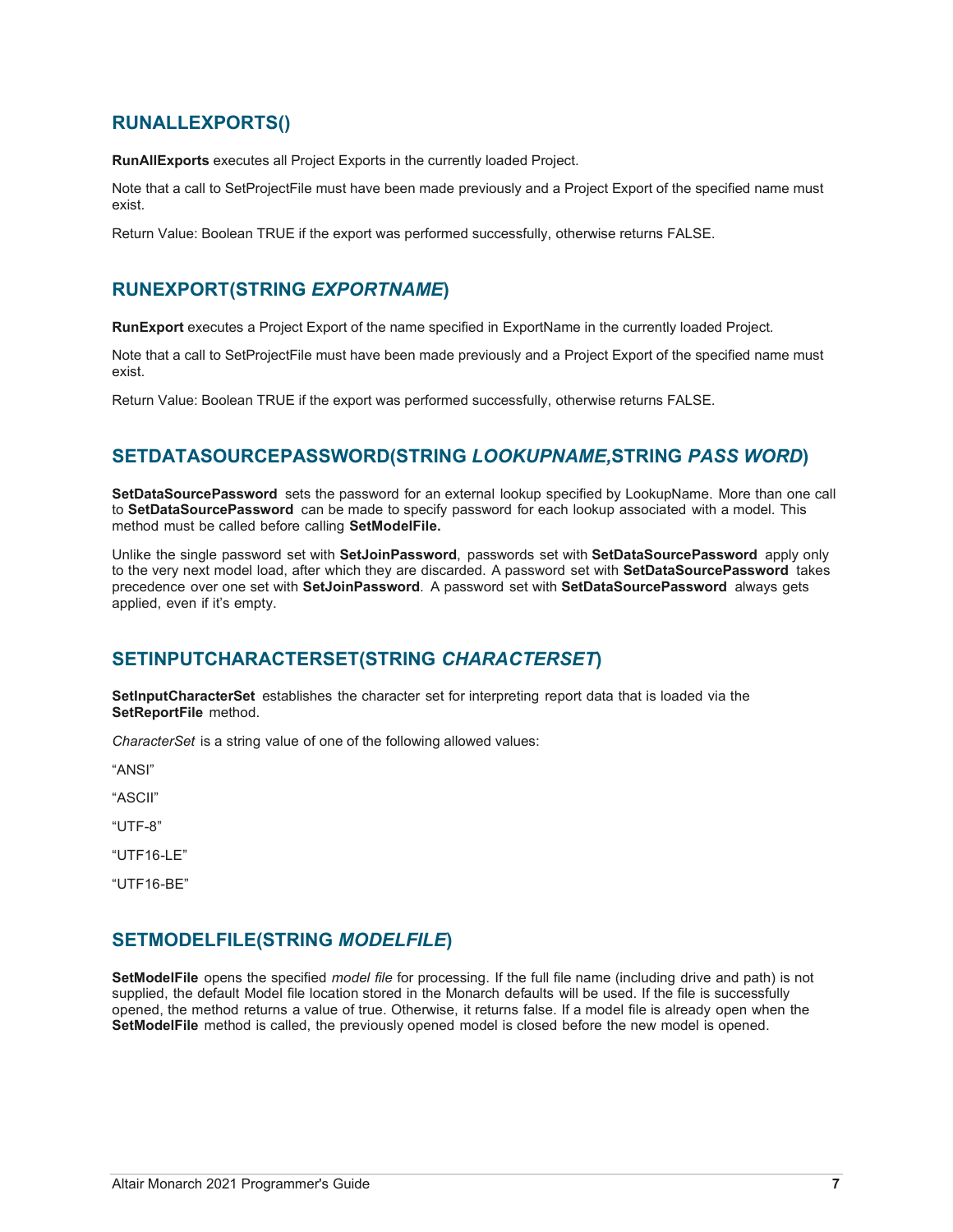#### <span id="page-11-0"></span>**SETJOINPASSWORD(STRING** *PASSWORD)*

**SetJoinPassword** establishes the password to be used when opening a password-protected data source. Password is a string that can be up to 32 characters long. A **SetModelFile** method or an **OpenDatabase** method should follow this method.

#### <span id="page-11-1"></span>**SETOUTPUTCHARACTERSET(STRING** *CHARACTERSET***)**

**SetOutputCharacterSet** establishes the character set for exporting data to text and delimited text formats.

*CharacterSet* is a string value of one of the following allowed values:

"ANSI"

"ASCII

"UTF-8"

"UTF16-LE"

"UTF16-BE"

#### <span id="page-11-2"></span>**SETPASSWORDPROTECTEDREPORTFILE(STRING** *REPORTNAME***, STRING**  *PASSWORD***, BOOL** *APPEND***)**

**SetPasswordProtectedReportFile** opens the specified PDF report file with the specified password for processing. If *append* is true (non-zero), the report file is added to the list of open reports. There is no limit to the number of reports that may be open at one time. If *append* is false (zero), all previously opened reports are closed before the new report file is opened.

If the file is successfully opened, the method returns a value of true. Otherwise, it returns false.

#### <span id="page-11-3"></span>**SETPROJECTFILE(STRING** *PROJECTFILE***)**

**SetProjectFile** opens the specified project file for processing. If the full file name (including drive and path) is not supplied, the default Published Files location stored in the Monarch defaults will be used. If the report file(s) and model file referenced by the project file are all successfully opened, the method returns a value of true. Otherwise, it returns a value of false. Any previously opened report or model files are closed before the **SetProjectFile** method is executed.

#### <span id="page-11-4"></span>**SETREPORTFILE(STRING** *REPORTFILE,***BOOLEAN APPEND)**

**SetReportFile** opens the specified *report file* for processing. If the full file name (including drive and path) is not supplied, the default Report Files location stored in the Monarch defaults will be used. If *append* is true (non-zero), the report file is added to the list of open reports. There is no limit to the number of reports that may be opened at one time. If *append* is false (zero), all previously opened reports are closed before the new report file is opened.

If the file is successfully opened, the method returns a value of true. Otherwise, it returns false.

#### <span id="page-11-5"></span>**SETRUNTIMEPARAMETER(STRING** *FIELDNAME,* **STRING** *FIELDVALUE***)**

**SetRuntimeParameter** allows the setting of a runtime parameter value of the Runtime Parameter field specified by FieldName to the value specified in FieldValue.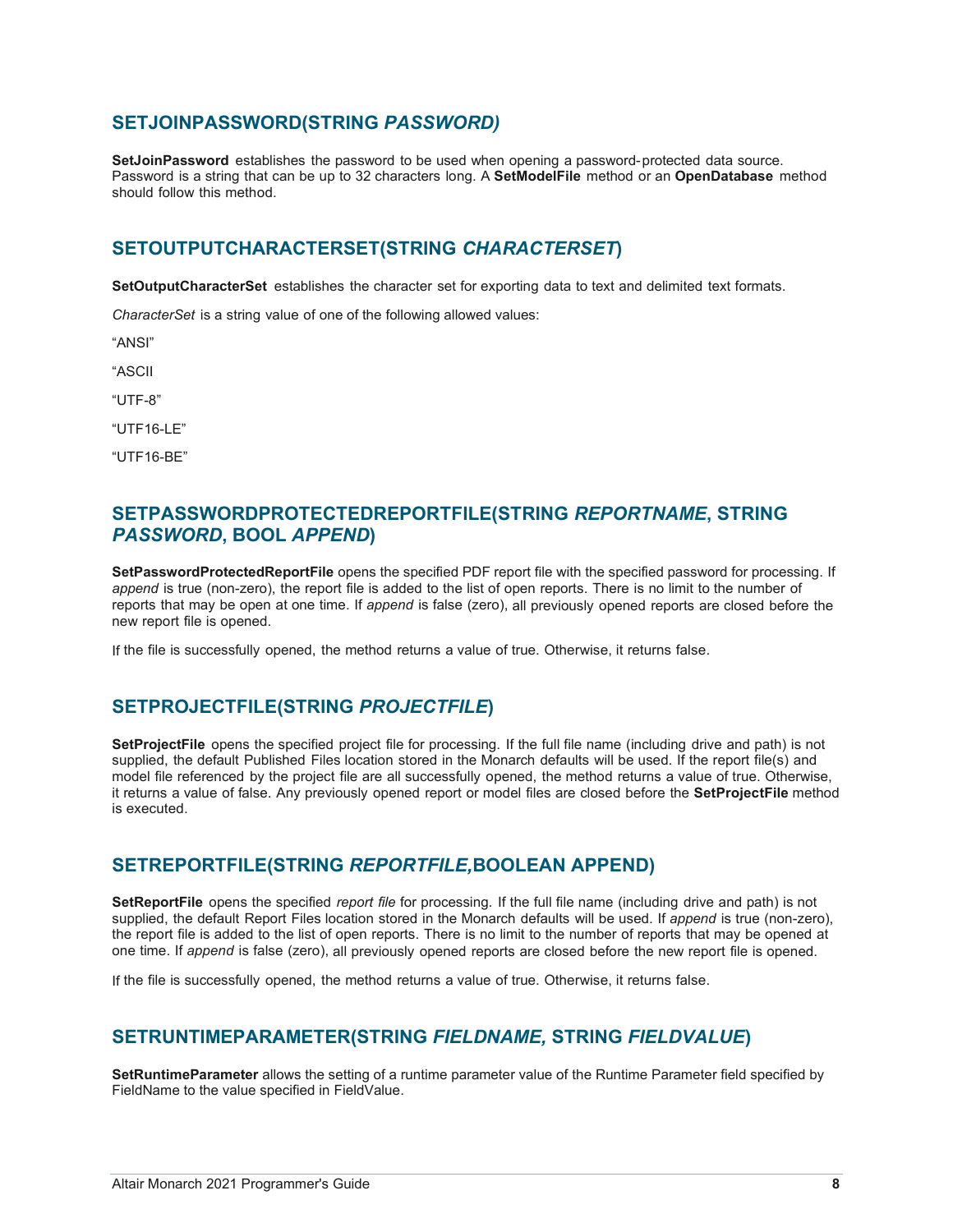SetRuntimeParameter may be called either before or after a model is loaded.

If SetRuntimeParameter is called before loading the model, then the value is cached so that it becomes effective at the next model load. Multiple calls may be made so that one can set all the runtime parameters for a particular model before actually loading the model, and thereby suppress the Runtime Parameters dialog that would otherwise pop up at model load time.

Calls to SetRuntimeParameter that occur before loading a model are always successful, since there is no field list against which to test field names or types.

If SetRuntimeParameter is called after a model is loaded, the new value thus provided takes effect immediately. Such calls will fail if the specified field name can't be found in the model, or if the specified value cannot be converted to the proper data type.

Return Value: Boolean TRUE if the file was parameter was set successfully, otherwise returns FALSE.

#### <span id="page-12-0"></span>**SETTEXTAPPEND(BOOLEAN** *APPEND***)**

**SetTextAppend** determines whether Monarch will overwrite or append to an existing text or delimited text file. This method is called prior to calling the **ExportTable** or **ExportSummary** method. If *Append* is 0, the existing text or delimited text file will be overwritten. If *Append* is 1, data will be appended to an existing file.

#### <span id="page-12-1"></span>**VERSION**

**Version** returns the Monarch version number as a text string in the form "Version X.X.X.X".

#### <span id="page-12-2"></span>**WRITETOLOGFILE(STRING** *USERLOGINFO***)**

**WriteToLogFile** writes the specified *string* to the log file.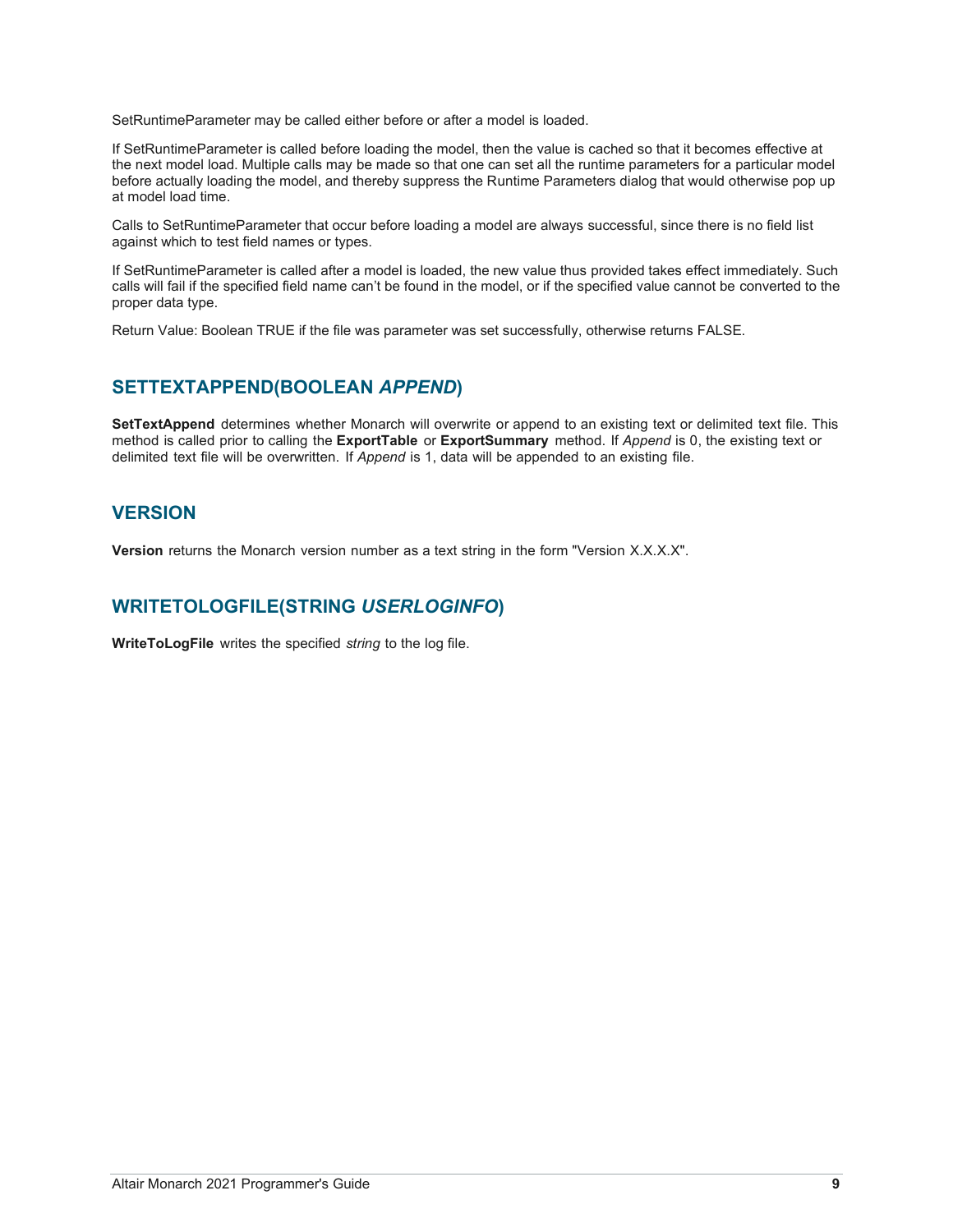## <span id="page-13-0"></span>**[3] USING MONARCH COM AUTOMATION**

### <span id="page-13-1"></span>**MONARCH COM REGISTRATION**

When Monarch is installed, it registers itself as a COM server. Once registered, the server becomes available for COM transactions.

It is also possible to perform the COM registration manually. Using an administrative command prompt, type "Monarch.exe /register" in the path where the Monarch.exe executable resides.

<span id="page-13-2"></span>The COM server name for Monarch is **Monarch32**.

## **CALLING THE MONARCH COM SERVER FROM A CLIENT APPLICATION**

Before the client application can use any of the Monarch methods, it must create the COM object that will contain pointers to the Monarch COM server. Once this object has been created, the client application has control of Monarch.

In Visual Basic, the statement used to create the object would take the form

#### **Set MonarchObj=CreateObject("Monarch32")**

Once the object has been created, you may use any of the Monarch methods.

#### <span id="page-13-3"></span>**Program Subroutine Example**

A sample Visual Basic for Applications subroutine that invokes Monarch, opens a report and model, applies a couple of filters, and exports the resulting table to Excel is provided below:

```
Note
Private Sub Monarch_Process()
Dim MonarchObj As Object
Dim openfile, openmod As Boolean
Const ReportFolder = "C:\Users\Public\Documents\Datawatch 
Monarch\Reports\"
Const ModelFolder = "C:\Users\Public\Documents\Datawatch 
Monarch\Models\"
Const ExportFolder = "C:\Users\Public\Documents\Datawatch 
Monarch\Export\"
'If a Monarch COM server is currently active, GetObject will use it.
'If it is not, use the CreateObject() to create one.
```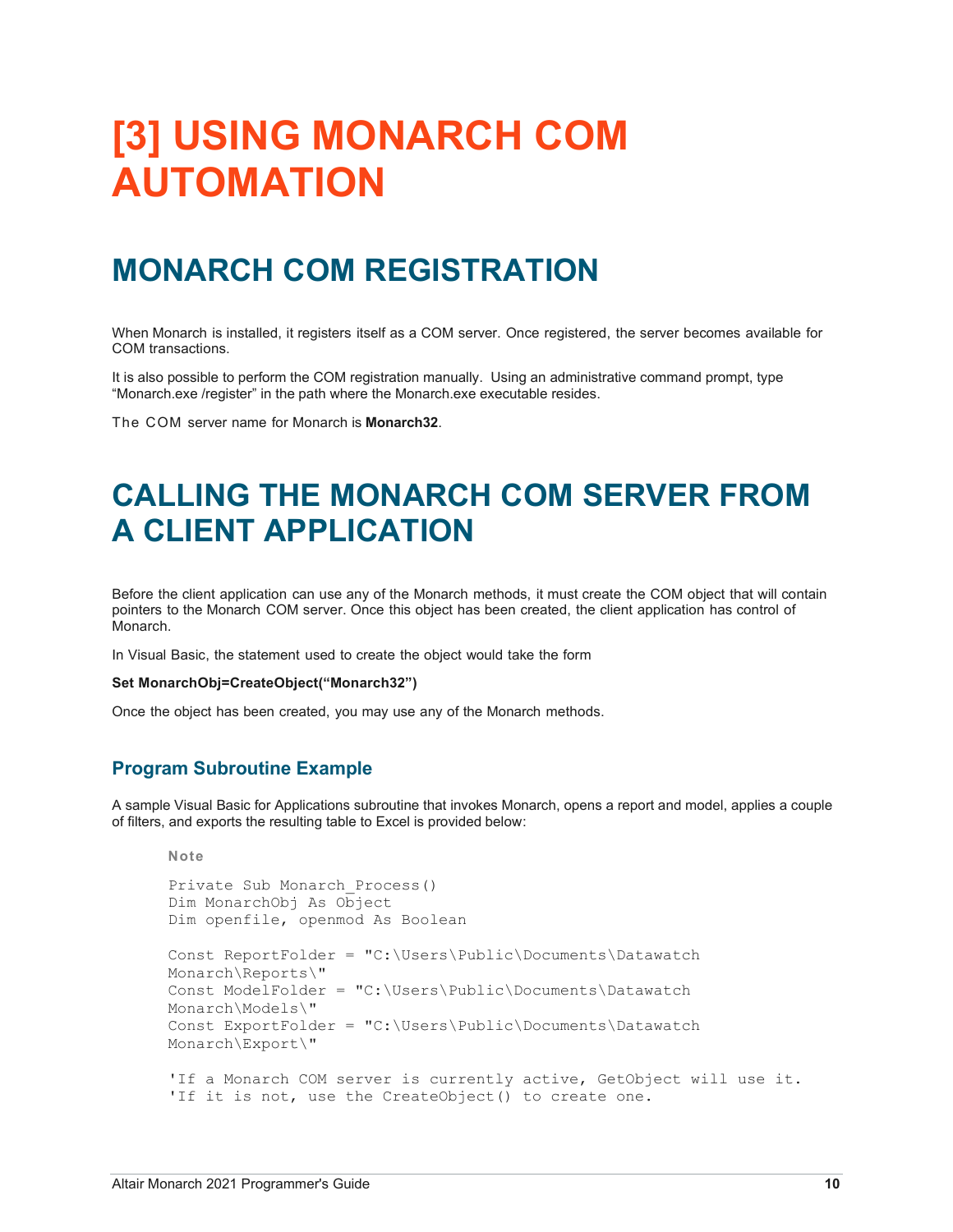```
Set MonarchObj = GetObject("", "Monarch32")
If MonarchObj Is Nothing Then
     Set MonarchObj = CreateObject("Monarch32")
End If
openfile = MonarchObj.SetReportFile(ReportFolder & "classic.prn", 
False)
openmod = MonarchObj.SetModelFile(ModelFolder & "Lesson9.dmod")
If openfile = True And openmod = True Then
'Set filter and export to Excel XLS
     MonarchObj.CurrentFilter = "Fandangos Records"
     MonarchObj.ExportTable (ExportFolder & "Fandangos.xls")
     MonarchObj.CurrentFilter = "No Returns"
     MonarchObj.ExportTable (ExportFolder & "No_Returns.xls")
Else
'Error handling here
End If
MonarchObj.CloseAllDocuments
MonarchObj.Exit
Set MonarchObj = Nothing
End Sub
```